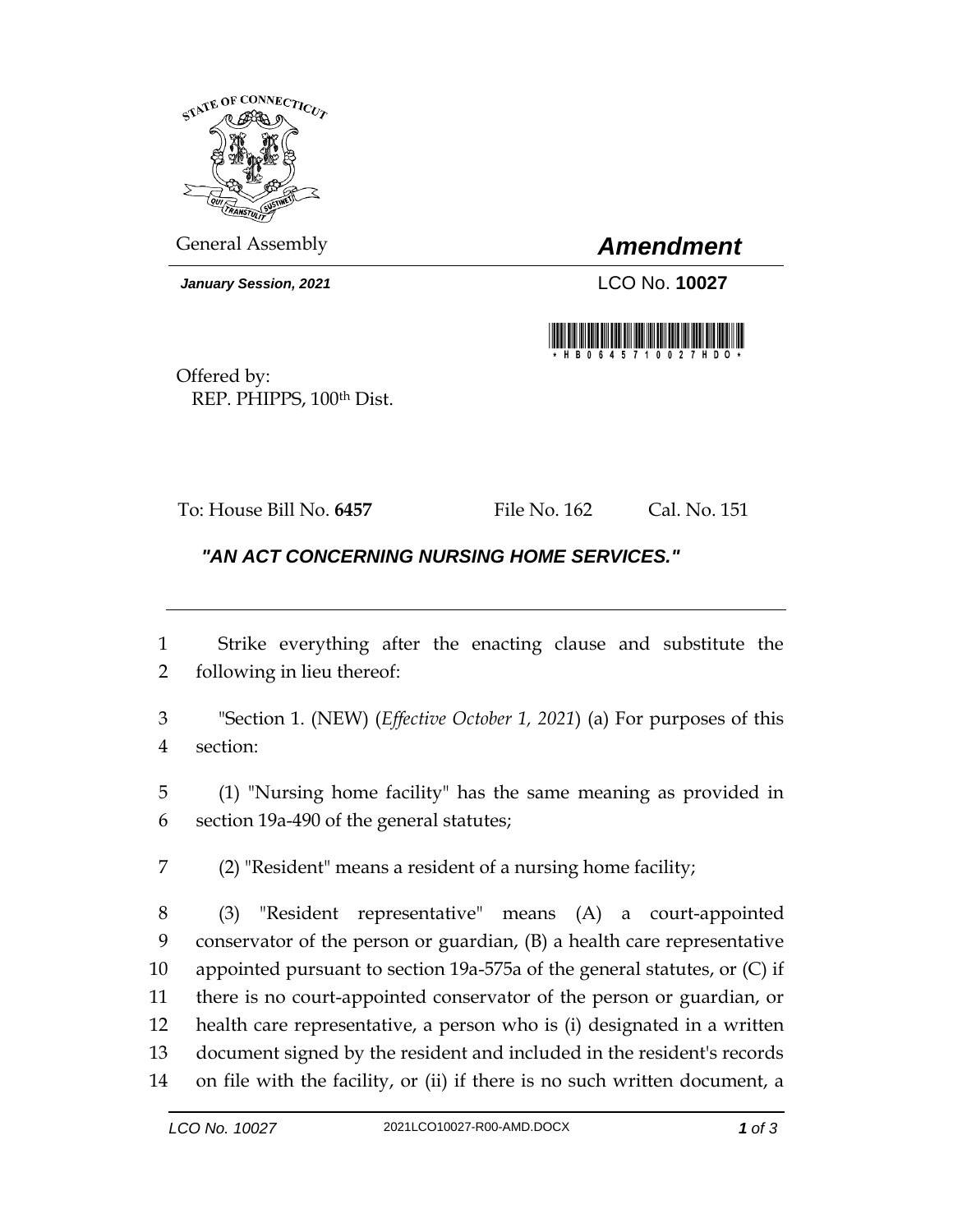person who is a legally liable relative or other responsible party, 16 provided such person is not an employer or contractor of the facility; (4) "Technology" means a device capable of remote audio or video communications, or both, that may include recording capabilities; (5) "Virtual monitoring" means remote monitoring of a resident by a third party via technology owned and operated by the resident in the resident's room or living quarters; and (6) "Virtual visitation" means remote visitation between a resident and family members or other persons with technology. (b) An employee of a nursing home facility or an employee of a contractor providing services at a nursing home facility who is the subject of proposed disciplinary action by the nursing home facility based upon evidence obtained from technology used by a resident for virtual visitation or virtual monitoring shall be given access to that evidence by the nursing home facility for the purpose of defending against such action, provided the nursing home facility and the employee (1) treat any recordings or images obtained from the technology as confidential, and (2) not further disseminate any recordings or images obtained from the technology to any other person except as required under law. Any copy of a recording or image used in such disciplinary action must be returned to the resident who provided the copy when it is no longer needed for purposes of defending against a proposed action.

 (c) The Office of the Long-Term Care Ombudsman, may, without consulting a nursing home facility, ask a resident about the existence of recordings or images taken from technology used for virtual visitation or virtual monitoring that could corroborate an allegation of abuse or neglect.

 (d) Except as otherwise required under law, a resident or resident representative may voluntarily release recordings or images taken from technology used for virtual monitoring or virtual visitation, provided